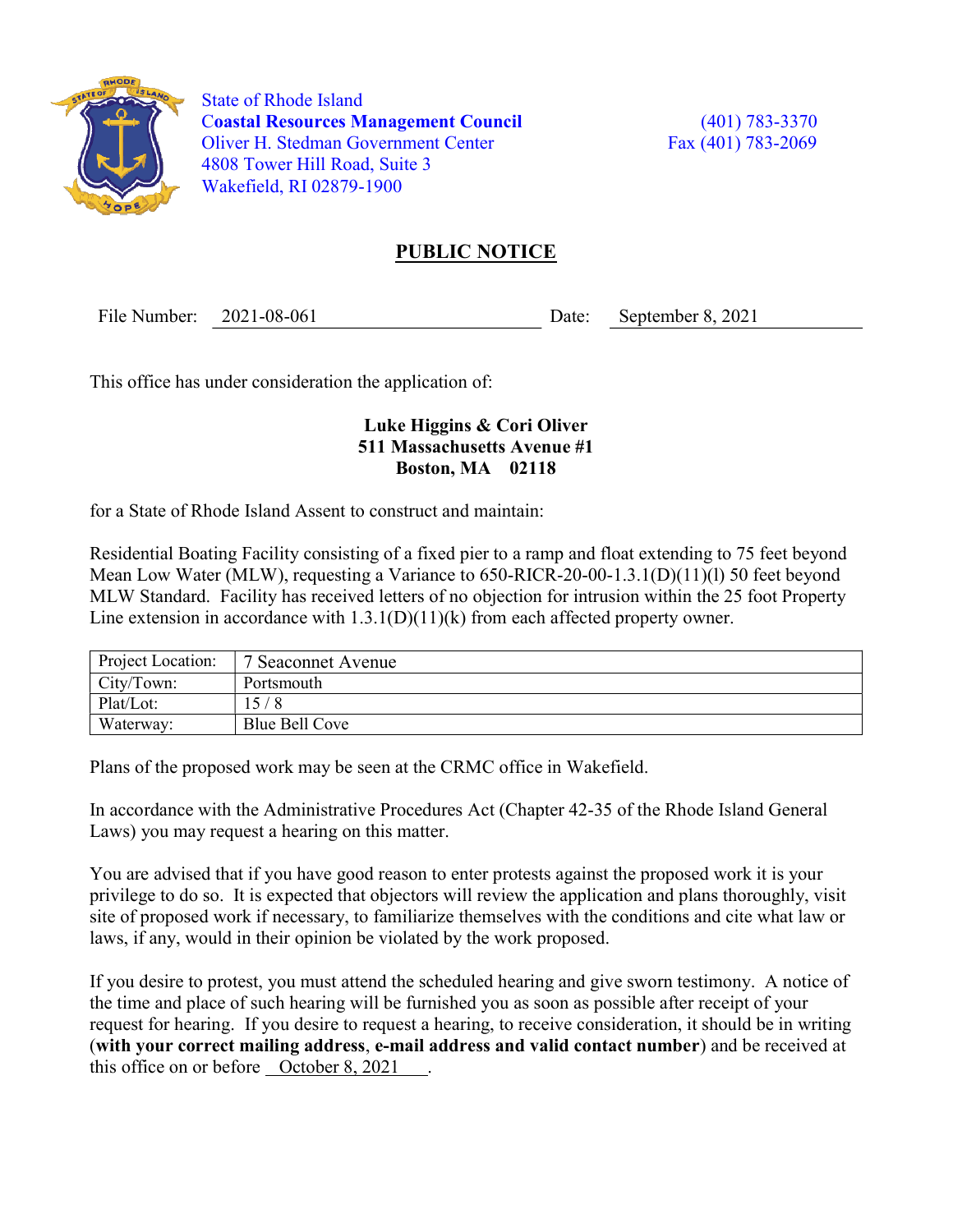

Providers

**GENERAL SPECIFICATIONS:** 

ALL WOOD PILRIOS

in the event that any pile ferenation cannot be attaned the contractor shall contact the object excimed. For any location where pile oepth<br>Can not be agrends the contractor shall redord those locations and subat records to

.<br>Eter Boutheoin Pine with a miniman top owneter of 8°, miniman pile dwarter at madline<br>Piles bhall be orven to obpthis as redcated on the plan, piles may be driven using .